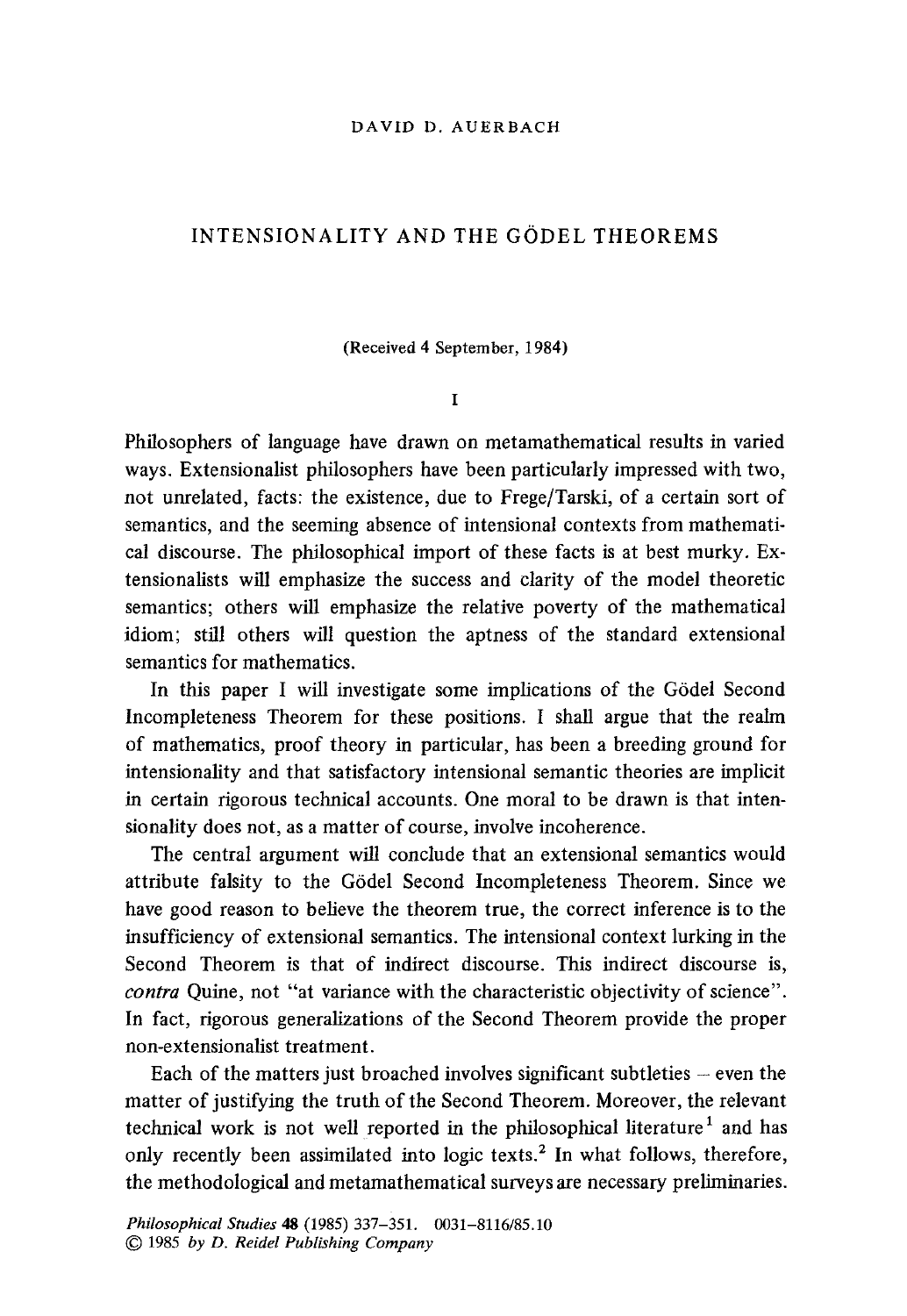This section illustrates some methodological aspects of the interpretation of metamathematical results, the G6del Theorems in particular. Among the persistent concerns of philosophers of mathematics are the implications of various technical results. This can be overt, as in 'What are the philosophical implications of A?', where A is some technical result. Such questions raise the further question: what theses are needed to get from A, a purely mathematical proposition, to B, a non-mathematical proposition? This latter question arises covertly when theorems are rephrased or glossed. The following sketch of an answer to one such question is only intended to highlight the special features of my subsequent treatment of the Gödel Second Incompleteness Theorem.

In 1930 Gödel proved that a certain formal system, which he called P, is either incomplete or  $\omega$ -inconsistent. This is not what is generally referred to by 'G6del's First Incompleteness Theorem'. The 1930 result gains importance because P is important and because the proof of the result is clearly generalizable. A theorem to the effect that a large and important class of formal systems shares the property of incompleteness with P would seem of greater import. A refinement of Rosser's is needed to yield the familiar Incompleteness Theorem.

(1) There is no consistent complete axiomatizable extension of Q.

 $(1)^3$  expresses an up-to-date generalization of the results of the 1930s and certainly obtains for us the 'large' class of formal systems we asked for.

(1) is a provable mathematical result.

(2) Any sufficiently strong consistent formal system of arithmetic is incomplete.

(2) is often used as an expression of the Gödel result. Since  $(1)$  and  $(2)$  are not *prima facie* synonymous, nor does (2) look wholly mathematical, what warrants both the assertion of (2) and the claim that it is an expression of the First Incompleteness Theorem?

Getting from (1) to (2) is a special case of the problem I characterized above - getting from mathematical A to nonmathematical B. One thesis needed is: In this context 'x is an extension of  $Q'$  implies 'x is sufficiently strong'.<sup>4</sup> In fact the result extends to theories into which  $Q$  is interpretable, but this is a refinement which need not detain us.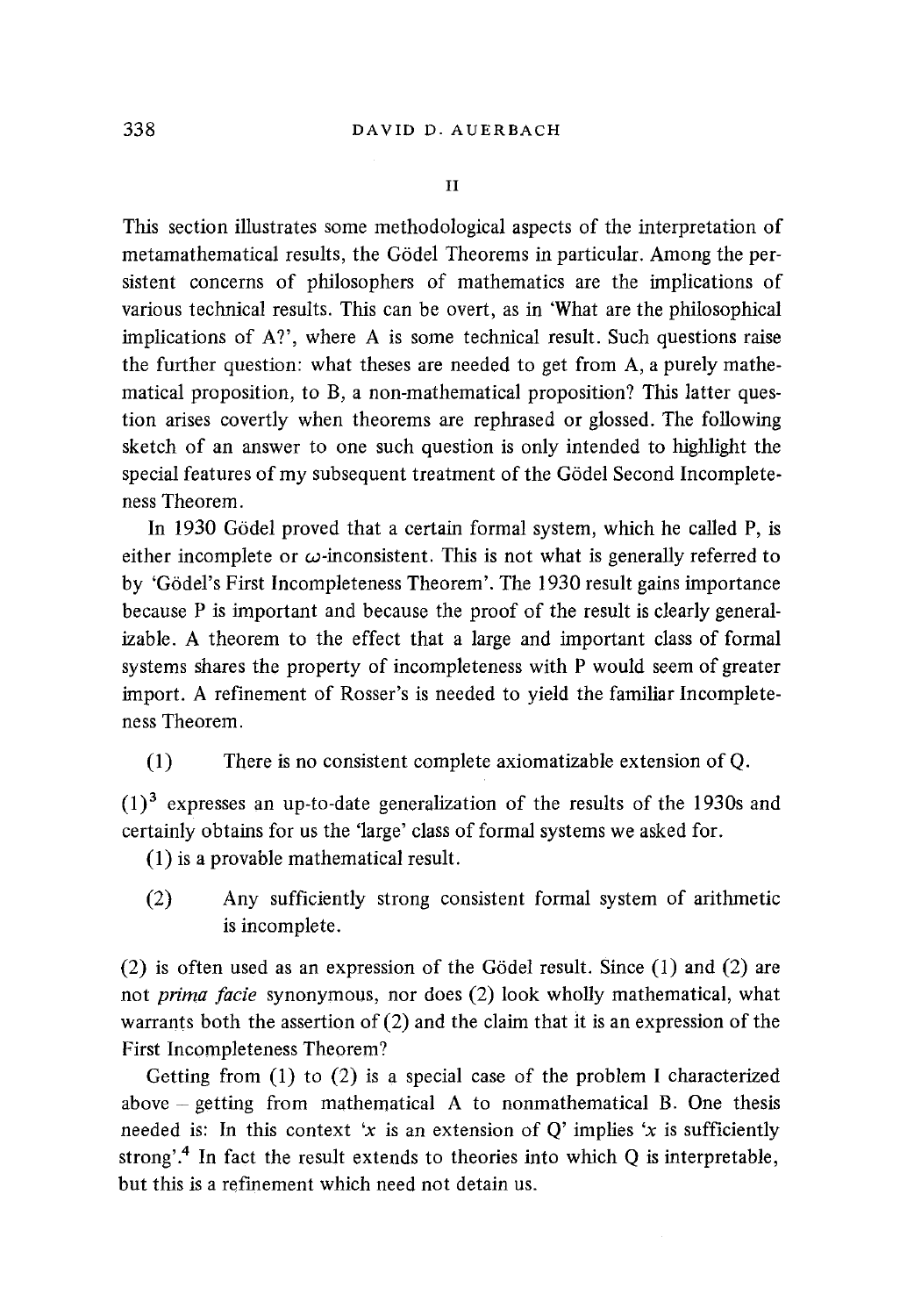Additionally, some account of 'of arithmetic' is required. Such an account should yield the thesis: Q is a formal system of arithmetic and all its extensions in the language of arithmetic are formal systems of arithmetic.<sup>5</sup>

Each such thesis, dredged up to create a non-enthymematic valid argument from (1) to (2), needs to be justified. Why is it true that Q and its extensions are 'of arithmetic'? I shall not pause over this interesting, and not so simple, question. The kind of theses I have been talking about (call them 'connective theses') often assert that a particular formalism is an adequate formalization of some notion. Church's Thesis is a good example. Other examples include claims that a formal semantics corresponds in a certain way to an intended interpretation. Semantics of first-order predicate logic/logical validity is such a pair, Kripke semantics/Leibnizian possibility another.

These connective theses are the additional premises needed to produce a valid argument from a mathematical theorem to a philosophical claim. What has often been stressed in regard to Church's Thesis is also true of many important connective theses – they are not mathematical truths and do not partake of mathematics' clarion certainty and precision. Associated with Gödel's Second Incompleteness Theorem are connective theses of a somewhat surprising character. Consideration of the Second Theorem is perhaps best begun by looking at the analogue to  $(2)$  - the proposition that is not a mathematical theorem.

(3) If T is a sufficiently strong consistent formal system of arithmetic, then any sentence of T that says that T is consistent is not derivable in T.

(3) is a relatively careful rendering of one of the many things that Gödel is often said to have proved. Sometimes it is put: 'The consistency of (a formal system of) arithmetic is underivable in (that formal system of) arithmetic'. In many texts such words are offered as glosses of some technical result (usually proved only sketchily, if at all) labeled 'G6del's Second Incompleteness Theorem'. Since what are derivable, or fail to be, are the formulas of a formalism, I take it that (3) is an acceptable rendering of the slightly looser remarks .6

These looser remarks, or sometimes (3), are the usual material for philosophical writings concerning the philosophical significance, or consequences, of the Gödel Second Theorem.<sup>7</sup> Since (3) isn't the mathematically proved Second Theorem, such writings would be helped by an argument that (3)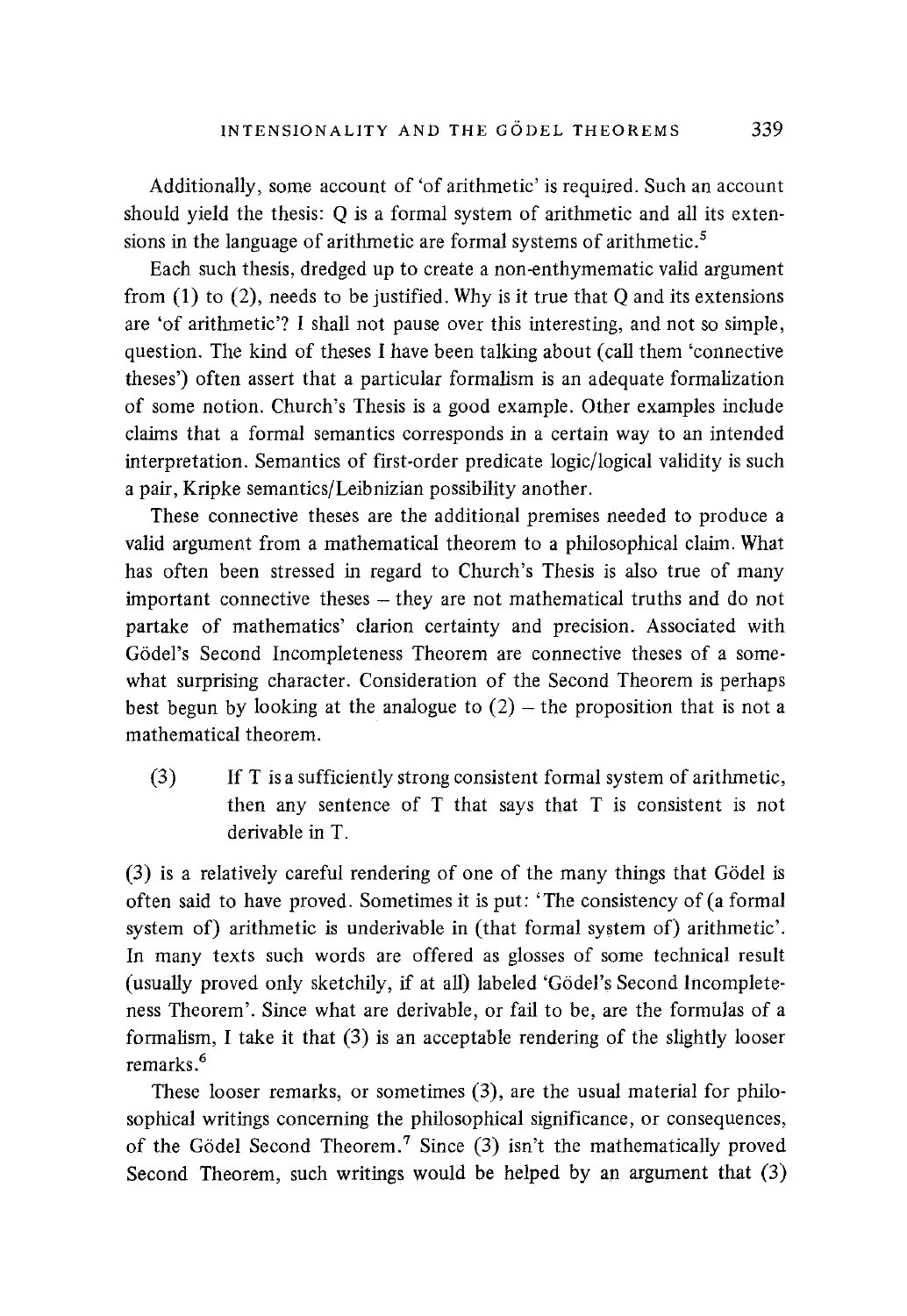is true  $-$  the Gödel Second Theorem being a premise in such an argument  $$ as well as by evidence that the second Theorem is a special sort of premise in such an argument. By this last I simply mean something that would justify taking (3) as a gloss, not a mere consequence, of the Second Theorem. Thus, in discussing (1), the First Theorem, and its relation to (2), one notes that the additional premises are either definitional or trivial. (1) is thereby 'special', being neither definitional nor trivial. We need to take a closer look at the differences between the two Gödel theorems, to begin to uncover what stands to (3) as (1) does to (2).

#### III

An early reference to the Second Theorem is found in Gödel's 1931 paper, in which a proof of what he calls Theorem XI is sketched. What does G6del's sketch of a proof of Theorem XI show? Briefly, an underivable formula is exhibited, different from the one (17Gen r) exhibited in the proof of his First Incompleteness Theorem. It should be recalled that in the proof of the First Theorem G6del constructs a formula that he shows, on hypothesis of consistency of P, to be underivable (in P). That is, he shows that there is a proof that the consistency of P implies that a certain formula is underivable. Corresponding to this, G6del's *proof,* there is a *derivation* in P of a conditional formula of P corresponding to G6del's implication: a conditional whose antecedent is a sentence which is the formalization of the assertion that P is consistent, and whose consequent is the formal sentence saying that the Gödel sentence is not derivable. By the construction of the First Theorem this consequent is equivalent in  $P$  to the Gödel sentence itself. Hence, the conditional whose antecedent is the consistency sentence and whose consequent is the G6del sentence is a theorem of P. And since *modus ponens*  is a rule of inference of P, the formalized statement of consistency cannot be derivable in P if P is consistent.

This is a rough and deliberately innocent sketch of the idea of the proof of XI. A detailed proof would involve constructing (or, at least, showing how to construct) the crucial formal derivation. This would include making adequate sense of the notion of formalization that infests the above sketch; it is here that the complications of the Second Theorem reside. However, the semantic flavor of this theorem can be preliminary appreciated by noticing that what is underivable is a formula and that this formula is *said to say* that the formal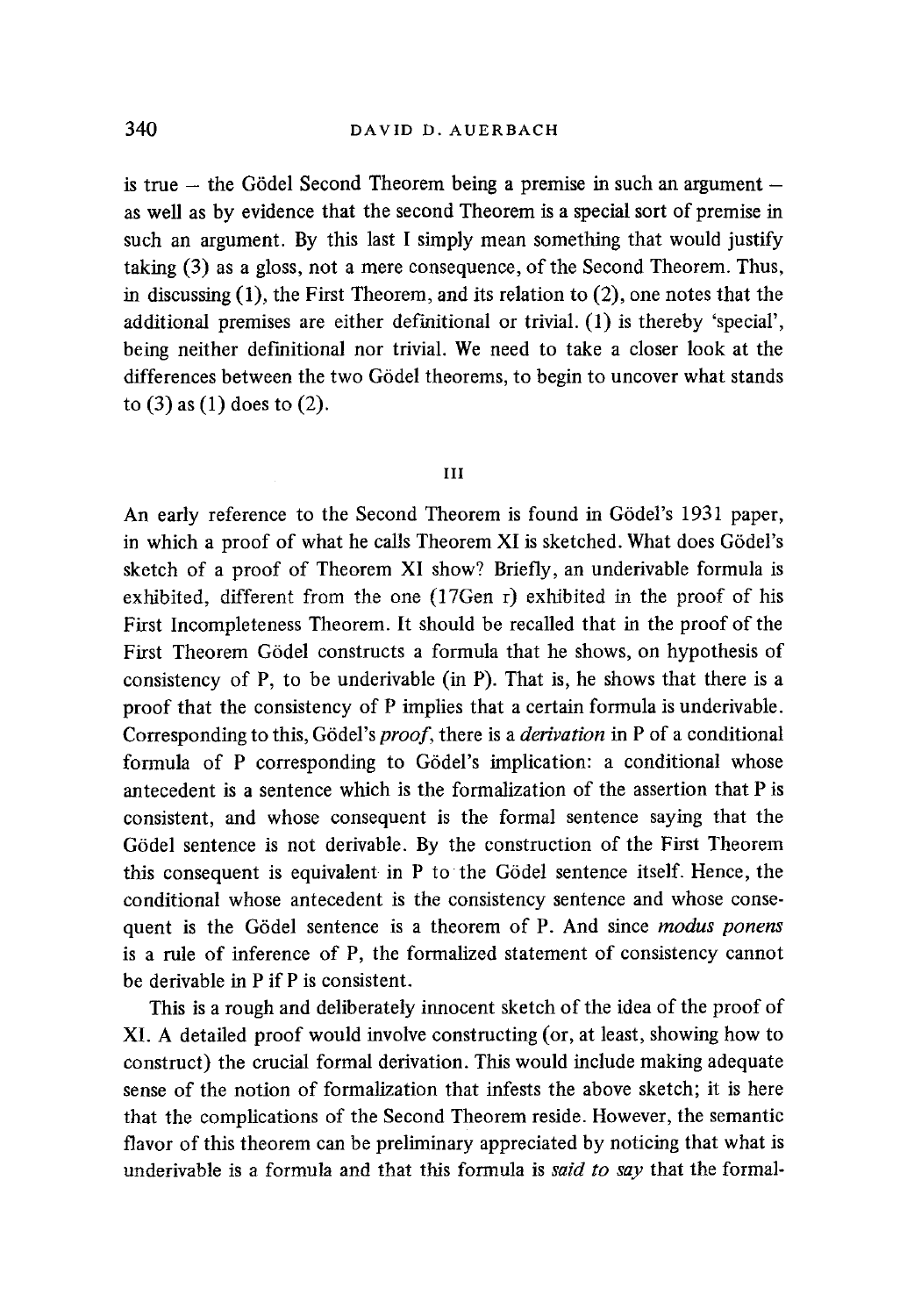ism is consistent (recall (3)). Unlike the situation with some of the informal intuitive descriptions of the First Theorem (and with my description of the 'consequent' above) that are often given, this apparent semantic character is, I shall argue, intrinsic. The constraints on the antecedent are different in kind from those on the consequent.

To draw the contrast between the two Theorems more sharply: The First Theorem predicates a simple syntactic property of members of a large class of formal systems. This property,incompleteness, is simple in at least the following respect  $-$  it is definable in terms that do not invoke anything akin to a translation, or formalization, relation; T is *incomplete* just in case there is a sentence of  $T$  such that neither it nor its formal denial is derivable in  $T$ .

The Second Theorem (as glossed by (3)) predicates a certain more complex property of members of a large class of formal systems. Call this property 'KURT'. T has KURT if and only if any sentence of T that says that T is consistent is not derivable in T. We will be seeing what it takes to render this definition coherent, for 'T' taken as a variable.

What is the underivable formula of the Gödel Second Incompleteness Theorem? Let us call it, restricting our attention for the moment to just one formalism,  $CON(P)^8$ . Call the underivable formula of the First Theorem 'G'. A proof of the Second Theorem establishes that  $[-\text{CON}(P) \rightarrow G$  (in fact  $[-\text{CON}(P) \leftrightarrow G]$  and so, not  $[-\text{CON}(P)$ . In the light of these facts what would make CON(P) importantly different from G?

Let Pf(y, x) be an open sentence of P that numeralwise expresses<sup>9</sup> the proof relation (assuming some fixed G6del numbering of syntactic objects, and sequences of them, satisfying the usual constraints) and  $Fm(x)$  an open sentence of P that numeralwise expresses sentencehood. Using PF (and a symbol representing a substitution function), a proof of the First Theorem constructs G, a formula equivalent in P to  $\forall y \neg P f(y, \overline{g})$ , where g is the Gödel number of that very formula, G.  $\exists x(Fm(x) \& \exists y Pf(y, x))$  mimics, in quantificational structure, a standard definition of consistency. Let such a formula be (temporarily) CON(P). Note that this does not pick out a particular sentence G nor a particular sentence CON(P) since many formulas of P will numeralwise express the proof relation. This produces a fatal equivocation in the preceding paragraph.

This construction does not guarantee that such a CON(P) says that the formalism is consistent. It is not essential to a proof of the First Theorem that the *Gddel sentence* say of itself that it is underivable. (Indeed, it is only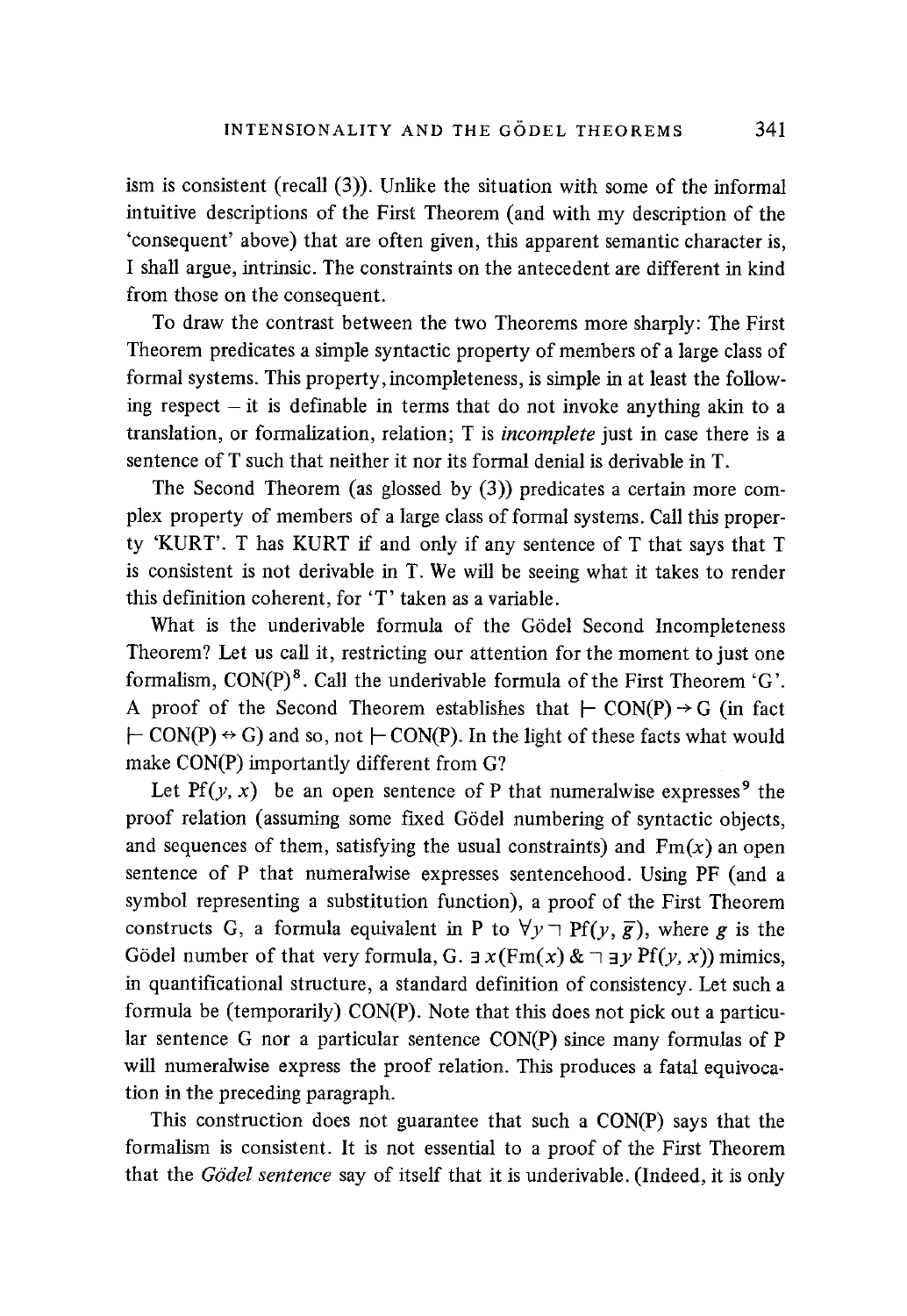the case the Gödel sentence is equivalent in  $O$  to a sentence H which asserts something about G. But even this need not be that G is underivable.)<sup>10</sup> That it may seem to be one is an artifact of certain informal, motivating, semantic accounts of the First Theorem. Certain entailments of the proposition that G says of itself that it is underivable are all that are used and these are sufficiently captured by the relation of numeralwise expressibility. The plausibility of regarding G as saying of itself that it is not derivable arises from considering the standard interpretation, the Gödel numbering, and regarding Pf as expressing the proof relation. In the case where Pf only satisfies the entailments mentioned, however, this last is at best a pun on 'numeralwise expressible'. A sentence so constructed is true (in the standard interpretation) if and only if it is not derivable; but nothing stronger than this extensional agreement is forthcoming.<sup>11</sup> This is all the First Theorem requires, even in the general case where P is replaced by an arbitrary sufficiently strong theory T.

Requiring only extensional agreement with respect to the proof predicate will not, however, in the general case, yield extensional agreement with respect to the consistency statement. That is, for some T, and some CON(T) constructed as above, it is false that: CON(T) is true if and only if T is consistent. Moreover, even in the case of P there are two sentences,  $CON_1(P)$  and  $CON_2(P)$ , constructed as above, but such that they are not logically equivalent; and one of them is derivable in P.

## IV

I have claimed that the difference between G and  $CON(P)$  is that  $a$  G may be constructed from an open sentence that numeralwise expresses the proof relation and that numeralwise expressibility is the only constraint needed to show such a G to be underivable;  $a$  CON(P), constructed as above, may be derivable. Concerning *saying that,* I have pointed out that the plausibility of regarding G as saying that G is not derivable arises, *inter alia,* from regarding Pf as expressing the proof relation, but that this plays no role in establishing (1) or (2). But suppose we take this plausibility at face value and benefit from the heuristic value of being able to explain the workings of G1 by adverting to the simple logic of the antinomies. Then a CON(P), constructed as above, should say that P is consistent. But then, I have claimed just above and will show below, either (3) is false or the account of *says that* is defective. Furthermore, abandoning all accounts of *says that* would eviscerate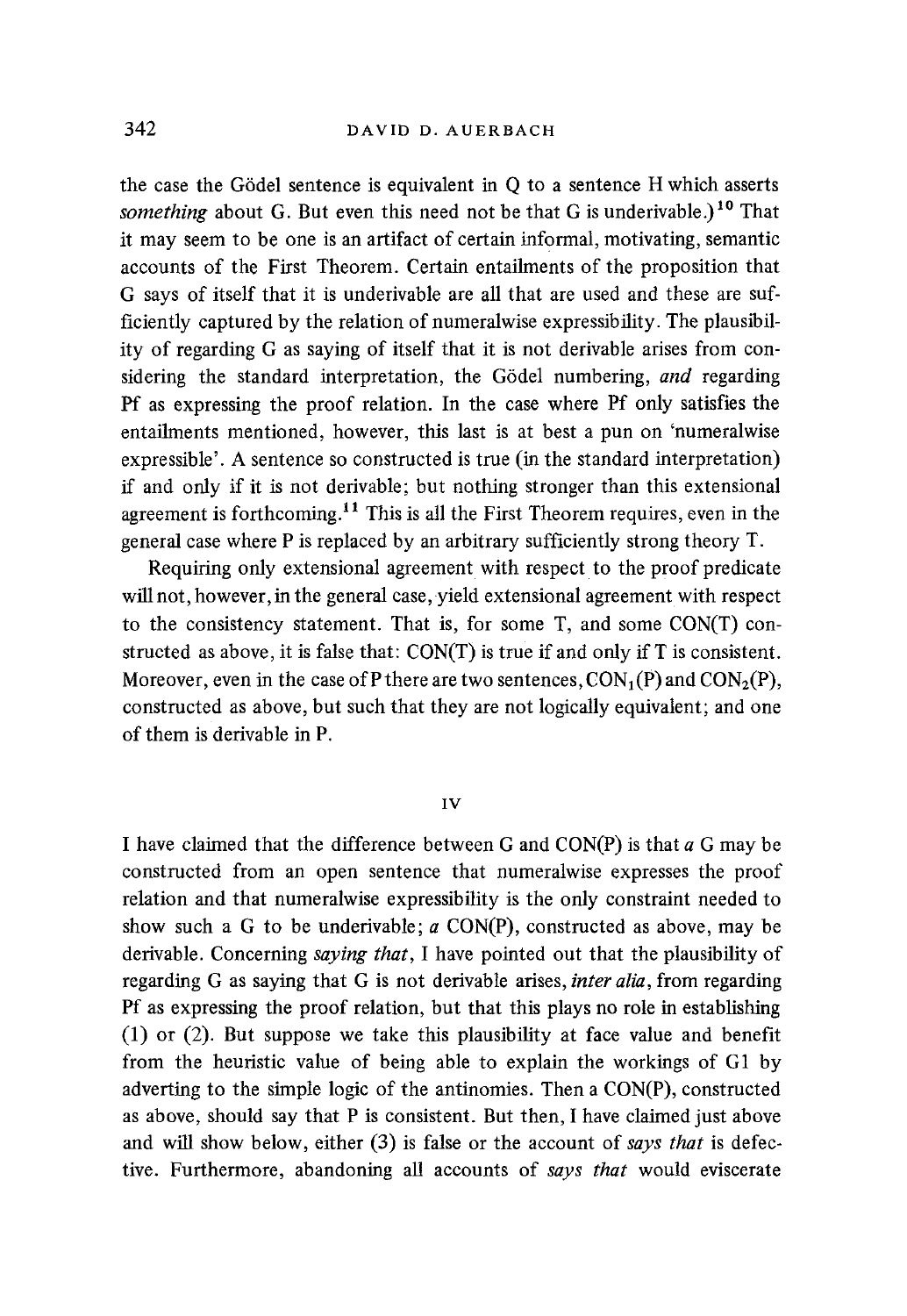the Second Theorem. I will now establish and illuminate these claims.

Rosser exploited numeralwise expressibility's inability to distinguish coextensive relations. By constructing a new open sentence that numeralwise expresses *y is a proof of x* but which had special properties as well, Rosser was able to improve the Gödel result. Letting Pf numeralwise express the proof relation, Rosser used

$$
Pf(y, x) \& \exists y (y < x \& Pf(y, neg(x))).
$$

This reads 'y is a proof of x and there is no shorter proof of the negation of  $x'$ . A moment's reflection reveals that, for a consistent formalism, this numeralwise expresses what Pf does. An even simpler device will make the derivability of "consistency" more blatant. Define Pf' as

(4)  $Pf(v, x) \& \exists Pf(v, \overline{k})$ 

where k is the Gödel number of '0 = 1'. If the formalism is consistent (4) numeralwise expresses what  $Pf(y, x)$  does. Consider the consistency schema (5).

(5)  $\qquad \exists \exists y \Phi(y, \overline{k})$ 

Then, although the instance of  $(5)$  involving Pf is not derivable, the instance in which Pf' replaces  $\Phi$ ,  $\neg \exists y(Pf(y, \overline{k}) \& \neg Pf(y, \overline{k}))$ , is a theorem of logic. What isn't derivable in the formalism is that Pf and Pf' are coextensive and so numeralwise express the same relation.

In a sense, the G's constructed from such deviant Pf conditionally assert their own underivability. The condition is that the formalism is consistent. This condition the formalism cannot discharge. (These intuitive readings are discussed below.) The *prima facie* incorrectness of  $\gamma$  is a proof of x and y isn't a proof of  $0 = 1$ ' as expressing *y is a proof of x* is not misleading; a proper account of the Second Theorem must respect this fact.

V

The quarantining of the deviant predicates is accomplished in rigorous accounts of the Second Theorem that prove generalized versions of it. It does not follow as a matter of course that such accounts yield (3). ((3) If T is a sufficiently strong consistent formal system of arithmetic, then any sentence of T that says that T is consistent is not derivable in T.) A purely mathemati-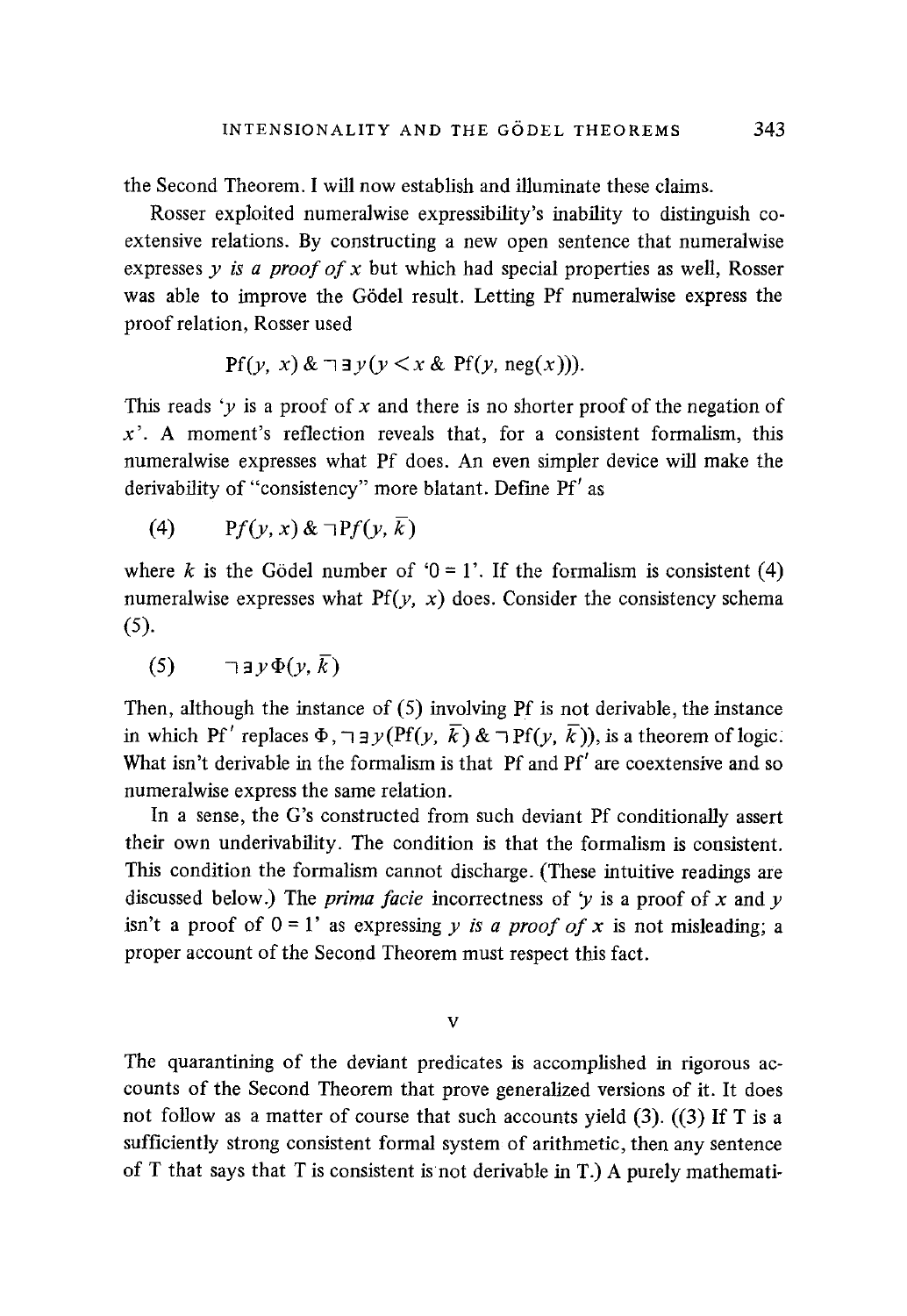cal result about formalisms may, in producing an underivable formula for each formalism, clearly be a generalized Second Theorem because the result is a rigorous version of the sketch on page 340. But it remains to justify such a result's rejection of certain extensionally correct proof predicates.

Technical accounts of the Second Theorem may vary as to how manifest is the relation between their machinery and our semantic concerns. It is striking that they all bear some familiar hallmark of intensionality. What are some of these accounts?

The earliest treatment occurs in [Hilbert-Bernays, 1939], wherein three derivability conditions are enumerated and used to prove a rigorous version of the Second Theorem. Any proof predicate that satisfies the derivability conditions *(one* of which is essentially numeralwise expressibility) will suffice for the Second Theorem; the labor is in showing that any particular proof predicate does satisfy them. This approach is continued in the work of L6b (1955) and in recent work on modal systems, where  $\Box$  is interpreted as *derivable in a formal system. 12* 

The Hilbert-Bernays derivability conditions were conditions on the formal proof relation, stricter than numeralwise expressibility, that were sufficient to guarantee an unequivocal Second Theorem in the following sense: Any proof predicate meeting the three conditions would satisfy the requirements of the proof of the Second Theorem; moreover, the proof relations constructed for familiar theories were seen to satisfy the conditions.

The work of Feferman (1960) and Jeroslow (1965) was stimulated by remarks of Kreisel  $(1965)$ .<sup>13</sup> Feferman points out that merely "numerically correct" proof definitions are inadequate for certain results. Results for which they are adequate he calls "extensional", the rest "intentional". The deviant proof predicates lead to useful extensional results (e.g. Rosser) while others have no intrinsic interest (a provable "consistency" sentence). For Feferman the weakness of the Hilbert-Bernays approach is that verifying whether a particular predicate satisfies the conditions is laborious.

Feferman presents a large class of formal systems and proves the Second Theorem for them. The key to his approach is the notion of a formal system that he employs. The consistency sentence for any system is built from the proof predicate in some standard way (by a straight-forward transcription of any one of the equivalent definitions of consistency); the proof predicate is straight-forwardly transcribed from the *presentation* of the formal system. The trick is in obtaining a formal object to represent the presentation.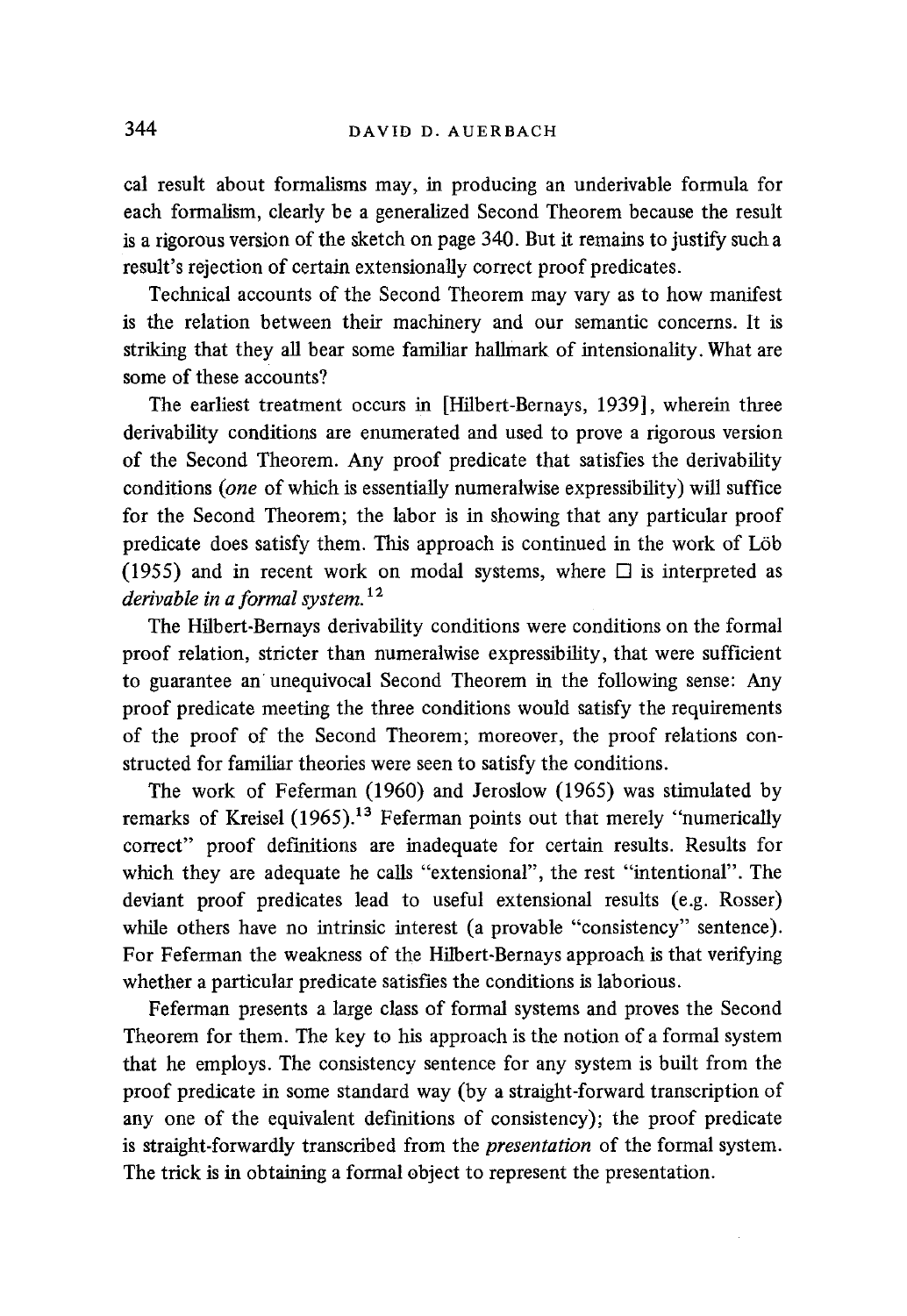More precisely: If  $\alpha(x)$  is a formula that numeralwise expresses the axioms of T, a proof predicate can be constructed in a standard way from  $\alpha$ . The phrase 'a consistency sentence for a formal system' makes sense only if one individuates formal systems more narrowly than by their theorem sets. By narrowing the individuation it becomes possible to generalize various metamathematical results by conditions on the formulas  $\alpha$ .

Since many  $\alpha$ 's numerically define the same set of axioms, different formal proof predicates will be defined for the same axioms; one for each  $\alpha$ . Deviant  $\alpha$ 's are bizarre ways of presenting the axioms - bizarre enough to carry a trivial assurance of consistency (recall schema  $(5)$  with  $\Phi$  replaced by Pf').

Feferman constructs a sentence  $G\alpha$ , for each formula  $\alpha$  that numerates an extension of P, such that  $G\alpha$  is underivable in the system corresponding to  $\alpha$ . G $\alpha$  corresponds to the usual Gödel sentence. (5.6) is a simplified version of Feferman's generalization of the Second Theorem.

(5.6) Let  $\alpha$  be a formula that numerates in O the axioms of a consistent extension of P. Call this extension A. If  $\alpha$  is an RE-formula  $\vdash_{A} \text{CON}_{\alpha} \rightarrow G$  and hence not  $\vdash_{A} \text{CON}_{\alpha}$ .

(5.6) differs from a blindly extensional generalization of the G6del result only in the restriction that  $\alpha$  be what Feferman calls an RE-formula. While the precise definition of this does not concern us here what is crucial is Feferman's (5.9), which establishes that the purely extensional generalization, (5.6) without the restriction on  $\alpha$ , is false.

(5.9) Let A be a certain kind of extension of P. There is an  $\alpha^*$  numeralwise expressing A's axioms in A, such that  $\vdash_{A} \text{CON}_{\alpha^{*}}$ .<sup>14</sup>

Not surprisingly, Feferman's  $\alpha^*$  is a close relative of the deviant proof predicates described earlier.  $\alpha^*(x) = \alpha(x) \& \forall z (z \leq x \rightarrow \text{CON}_{\alpha|z}) \& \text{StK}(x)$ , where a numeralwise expresses A's axioms in Q, and Stk represents *is a sentence.*  It can be read: x is an  $\alpha$ -axiom and all the finitely axiomatized subsystems formed by the axioms shorter than  $x$  are consistent. A facile, but not essentially misleading, way of reading the corresponding 'consistency' sentence is: The largest consistent subsystem of A is consistent. 'The largest consistent subsystem of A' denotes A, given that A is consistent; but, of course, it is just this fact that is not given to A itself (cf. the end of the section IV).

In fact, then, the notation ' $\text{CON}_P$ ' is dangerously vague, unless one has a particular presentation of the axioms in mind. 'Its' formalization, 'CON<sub>a</sub>',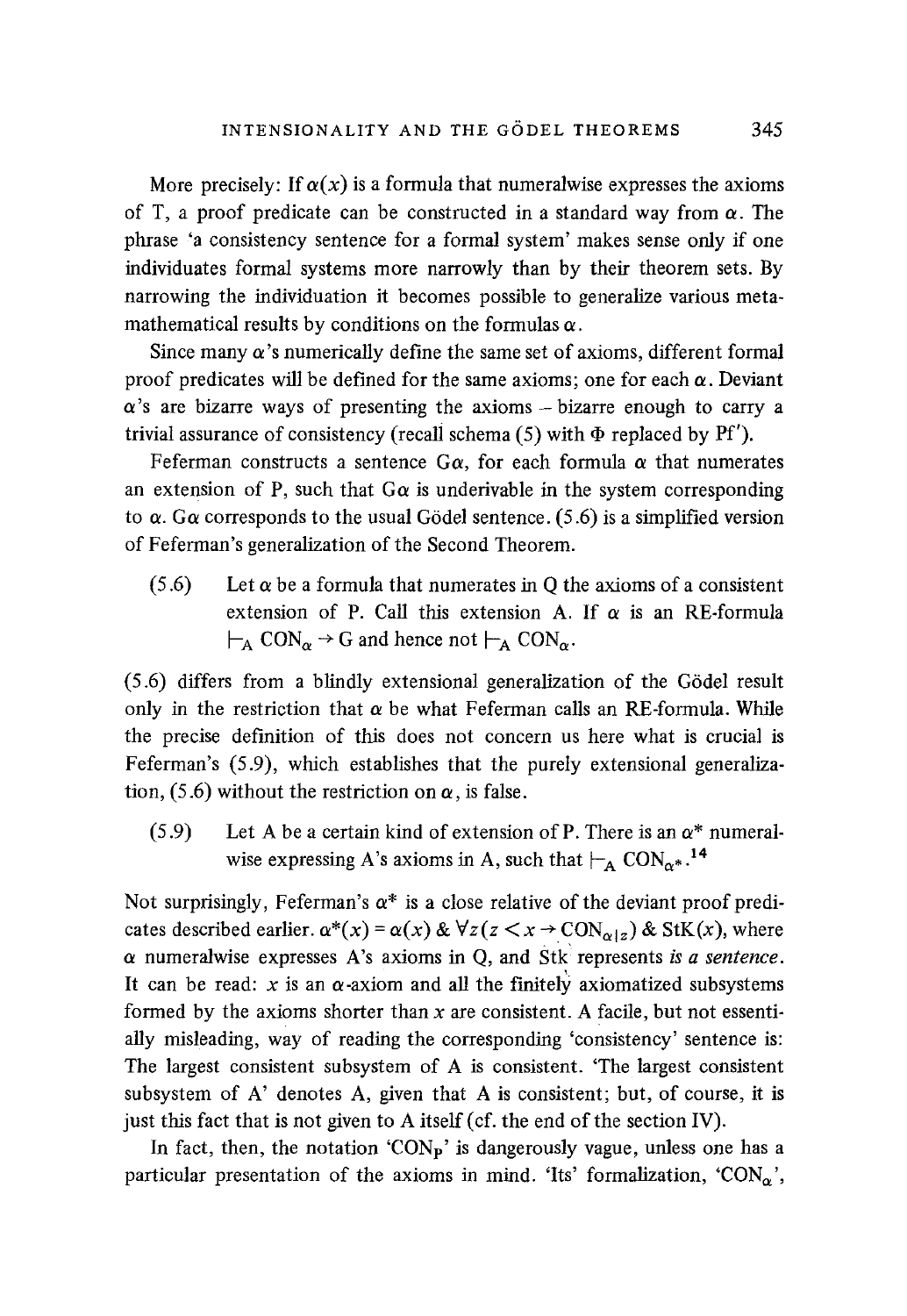makes this clear; particularly as there are (non-RE)  $\alpha$ 's that render CON<sub> $\alpha$ </sub> derivable in P. The RE a's are not an *ad hoc* grouping; it can be argued (though not here) that the definition of RE-ness meshes perfectly with our intuitions about what formalisms are.

### VI

The problem then is to rescue the plausibility of construing formulas as making metamathematical remarks, without falsifying (3). Taking any open sentence of arithmetic whose extension, in the standard interpretation, is the extension of *is a derivation of (via* some admissible Gödel numbering) as expressing the formal proof relation marks a commitment to an extensionalist semantics. The cavils of the earlier sections show that such a semantics would indeed fail to do justice to KURT. A semantics based on the narrower individuation of predicate expressions that, for example, Feferman's treatment mandates, will do justice to  $KURT<sup>15</sup>$ . It is worth emphasizing again that Gödel's Theorem XI cannot be proved in generality without somehow stigmatizing the deviant proof predicates.

The skeptical reader, wary of intensional semantics in general, may regard a coherent applied intensional semantics with suspicion. I will in what follows try to alleviate such suspicions.

It is the common meta-theoretic ground of many programs for semantic theory, and the centerpiece of Davidsonian approaches, that the truth-value assigned to a sentence depends only upon the semantic value of the parts. Of course, much controversy surrounds the proper elucidation of this gnomic remark. Intensionality is ascribed if the semantic value of a part needs be something other than the extension of that part. It is patent here that the notion of part is crucial to such ascription. Frege argued for such a duality of semantic values by finding contexts that produced a difference in truthvalue despite co-extensiveness of parts. Russell's theory of descriptions can sometimes be used to avoid ascriptions of intensionality by a change in the ascription of parthood.

Consider the language of elementary proof theory. Evidently it contains the predicate 'is a derivation-in-T of  $\_\_\_\$ , for each formalism T. (Everything that follows will apply as well to any synonymous predicate, whether couched in Japanese, German, or English.) Using such a predicate we can express consistency - 'There is no derivation-in-T of  $\perp$ ' where  $\perp$  is a favorite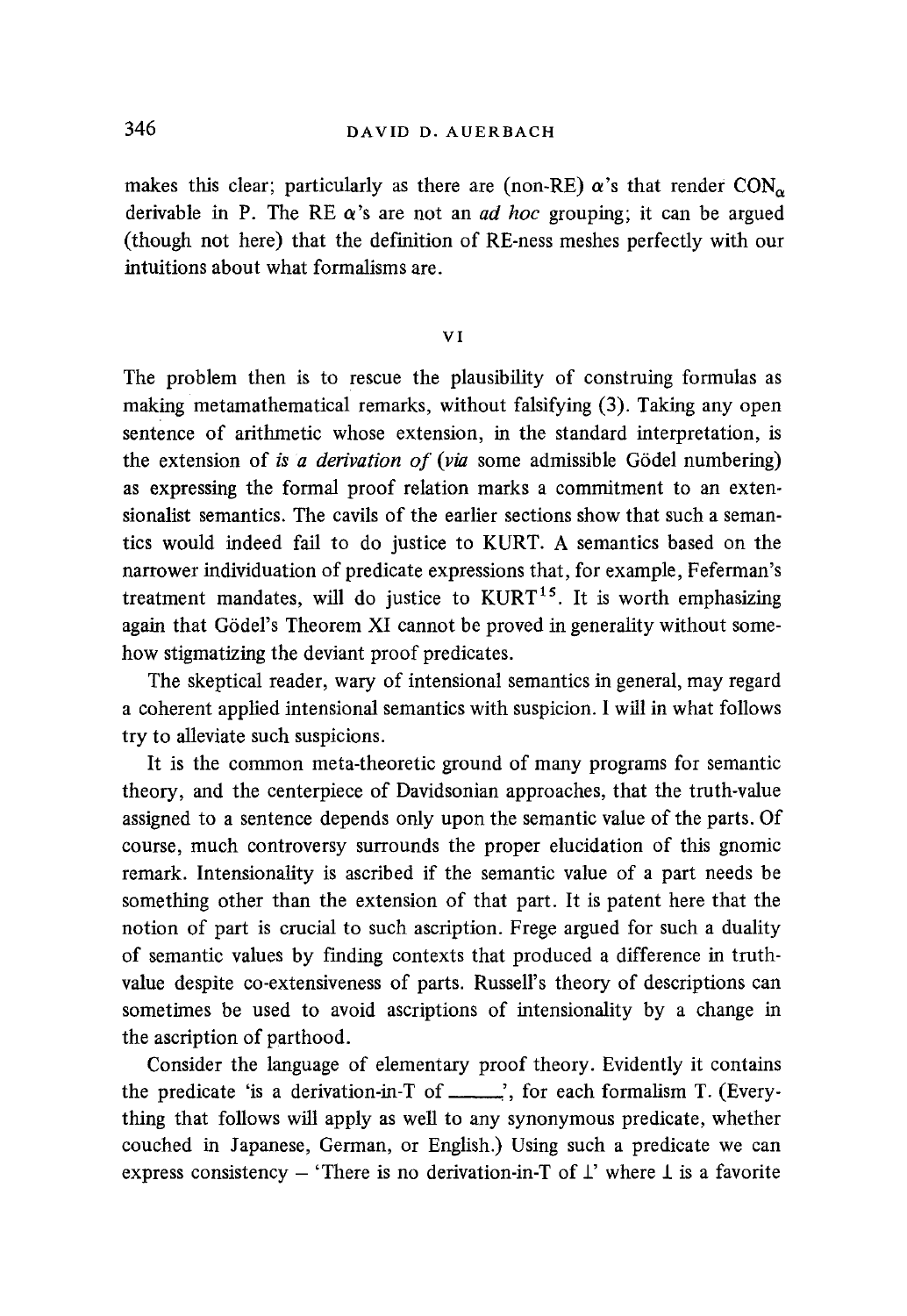contradiction of a theorem of T. Call this sentence Con(T). We are interested in the semantics of this piece of (technical) natural language. In particular, is the meaning of Con(T) given by the extension of its parts? Not if we wish to express (3) in this language. How did the technical details reveal this?

Con(T) is not a candidate for being underivable-in-T. We do want to show that it is *unprovable* in T by appropriately formalizing the language of elementary proof theory and producing a sentence of T, say  $CON_{\alpha}$ , whose underivability permits the inference to the unprovability of Con(T). This is precisely the problem of page  $340 -$  establihsing (3) on the basis of a certain technical fact. Let us look at this sort of inference from a wider point of view.

We say that it is provable in P that  $2 < 3$  because a certain formula of P is derivable and the standard interpretation for P makes the appropriate link between the formula and the manner in which the standard model is described. Mates 16, for example, discusses the reasons for this last clause. He points out that in establishing instances of Tarski's schema T, the way in which the interpretation is described is utilized. The *same* interpretation, I, *given differently,* yields both

$$
La_1a_2
$$
 is true under I iff 2 is less than 3.

and

'La<sub>1</sub>a<sub>2</sub>' is true under I iff the only even prime is less than 3.

as consequences of the definition of truth in an interpretation. For purposes that exceed mere consideration of truth conditions in an extensional language, the non-identity of the two displayed sentences is vital. One such purpose, ubiquitous in logic texts, is judging whether a formal sentence is an adequate rendering of an English sentence; and this is relative to the way in which the interpretation is given.

The context we are considering (that  $2 < 3$  is provable in P) is very like the translation context that Mates is concerned with. He points out that the truth-value of wffs is independent of the manner of specification of the interpretation, though the meaning is not. The Fregean move involves locating a context that is sentisitive to the manner of specification, but in the language being interpreted; this will produce a difference in truth-value, not just in meaning. The Second Theorem provides such a context; the proof of the Second Theorem requires significantly more than correct extension be true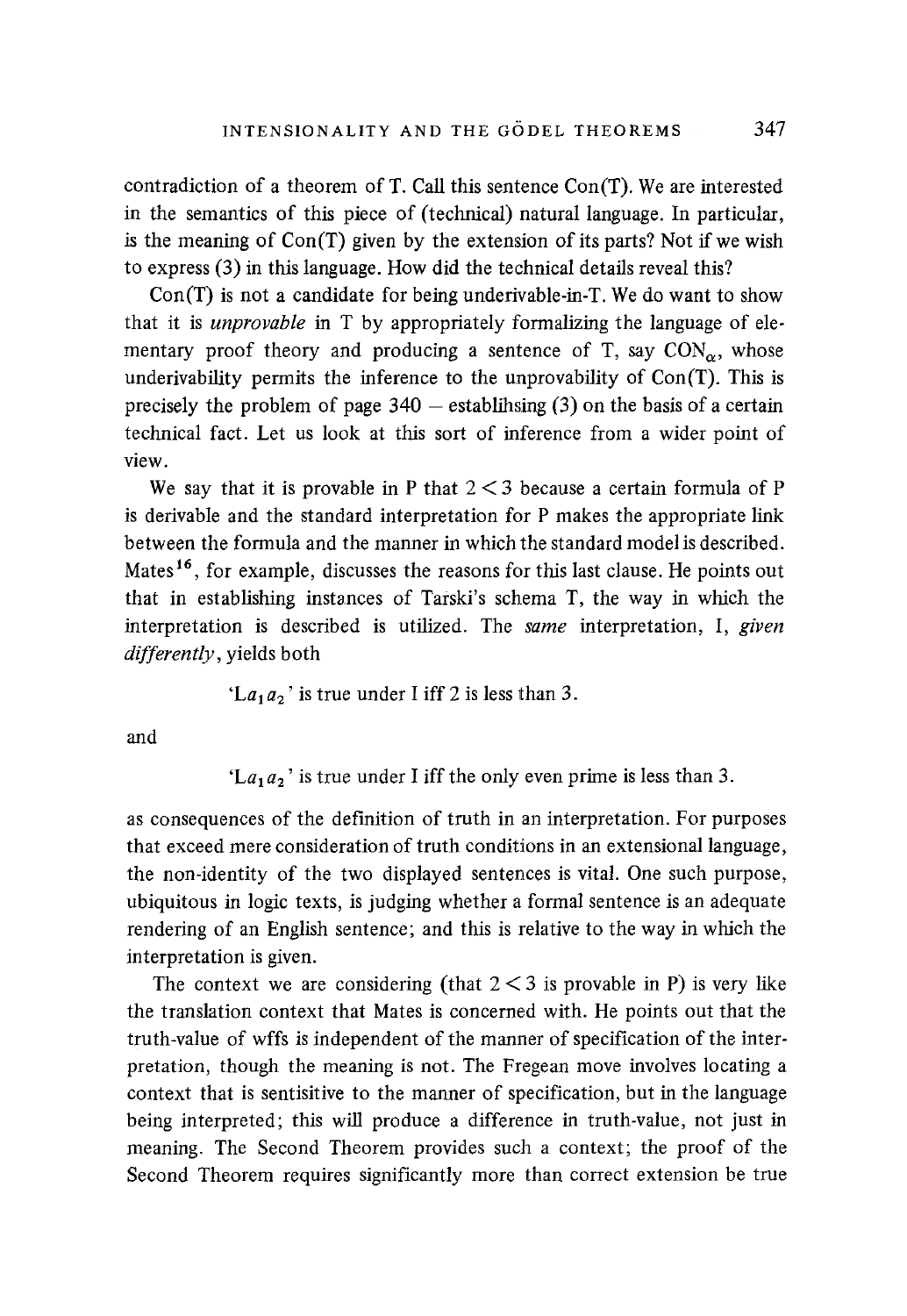of the provability predicate. The language of elementary proof theory, in as much as it contains (3), is intensional.

The skeptic may see the 'says that' idiom of (3) as begging the question, and look to (6) as expressing the content of a generalized Second Theorem.

(6) If T is a consistent formal system of sufficient strength, it is not provable in T that T is consistent.

It should be clear by now that this won't help. A cogent argument for (6) will have recourse to a proof of a generalized Second Theorem. Viewed as a semantics the Feferman treatment assigns true to  $(6)$  by virtue of  $(5.6)$ . The key to the linkage is the occurrence of the formulas  $\alpha$  as part of the formalized consistency sentence. The  $\alpha$ 's are assigned by the semantics as representatives of formal systems. We can think of them as fixing the reference for proper names of the formalism. (5.9) demonstrates that a (6) whose semantics treated co-extensive  $\alpha$ 's indiscriminately would be false.

The skeptic might now object to the implicit syntax, that is, the parts, and say that the superficial form of (6) is misleading.

(7) If T is a formal system of sufficient strength, the sentence  $CON_{\alpha}$ is not derivable in T.

(7) might be offered. The skeptic goes on to say that an appropriate technical account, says Feferman's supplies the sentences  $CON_{\alpha}$ . This account must, of course, bow to the requirements set by  $(5.9)$ ; this will force the skeptic to identify formal theories with RE  $\alpha$ 's.

Having been forced to the bifurcation (RE/non-RE) of the class of  $\alpha$ 's numeralwise expressing each set of theorems, the skeptic has sacrificed two things: 1) an explanation of the bifurcation and, more importantly for present purposes, 2) a reason for regarding (7) as a remark about consistency. The skeptic is unable to distinguish the First and Second Theorems in any interesting way (cf. Section III). For if(7) is to be about consistency, by way of CON<sub> $\alpha$ </sub> being a consistency sentence for formalism T, then a semantics is required - one which (5.9) tells us makes the truth of (7) depend on something other than the extensions of the parts of  $CON_{\alpha}$ .

If a semantic theory for the language of elementary proof theory allowed **a** non-RE  $\alpha$  to be equivalent to some RE  $\alpha$  then we would see that it had to be an incorrect theory. For then it would be part of the meaning of 'formalism' that a formalism be consistent. It is part of the charm of the Gödel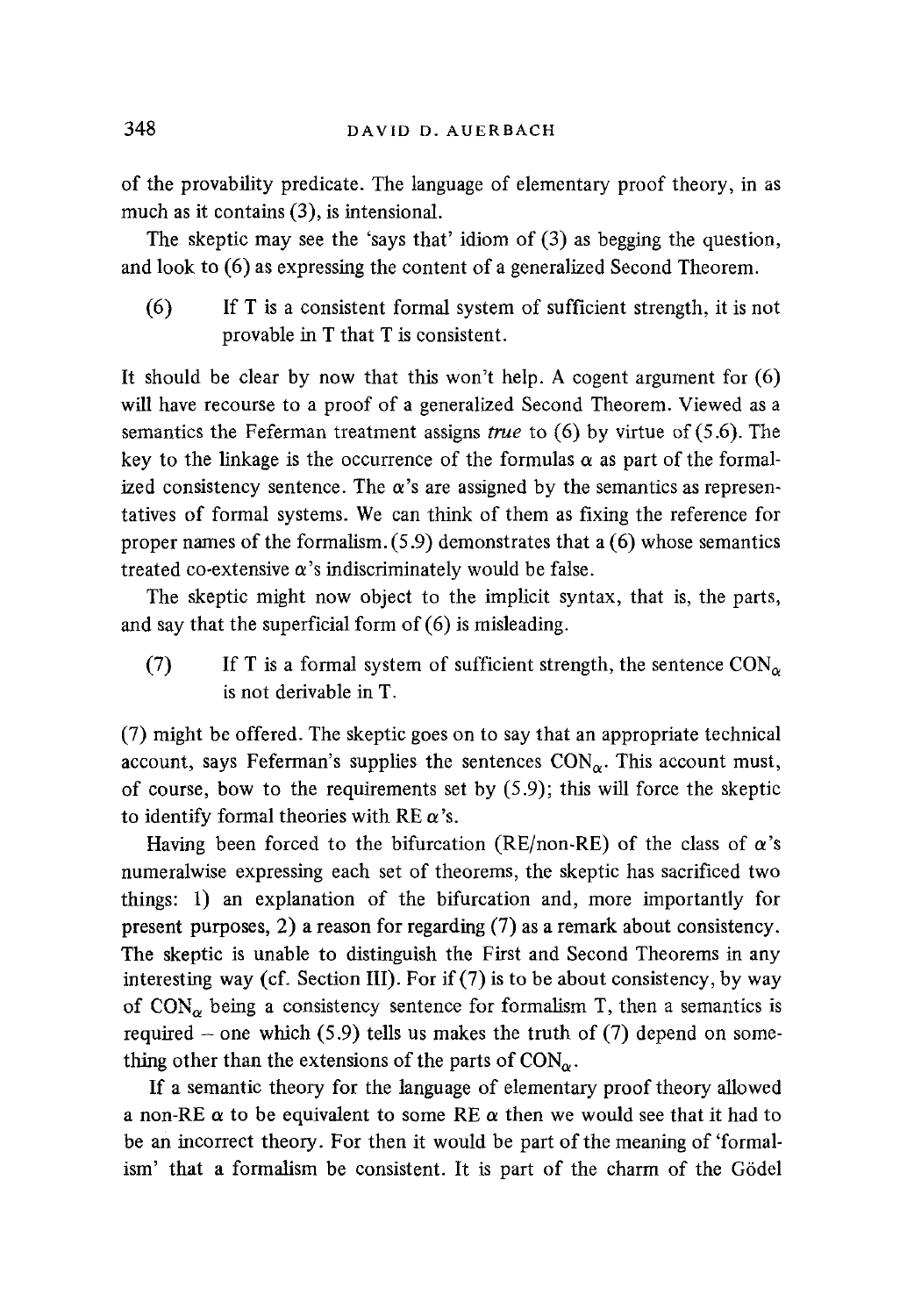Second Incompleteness Theorem that it entails that such a semantic theory would not only be empirically false, but simply inconsistent.

In sum, recalling the remarks at the end of section II,  $(1)$  is to  $(2)$  as (5.6) is to (3). The language of elementary proof theory has a coherent intensional semantics that certifies this ratio. An extensionalist semantics is neither desirable nor necessary for all of mathematics.<sup>17</sup>

### NOTES

<sup>1</sup> Resnik (1974) and Detlefson (1979) are recent exceptions that take account of the special features of the Second Theorem.

See Boolos-Jeffrey (1974), Boolos (1978) and Monk (1976).

 $3$  (1) first appears in Tarski (1960).

4 The *converse* implication supports a valid deductive argument from (1) to (2). Unfortunately the converse implication is false; weaker theories than Q are sufficiently strong. The suggested implication is true, but not sufficiently helpful. A complete analysis would bring out the contextual nature of 'sufficiently strong'. Alternatively, one could use the converse implication, replacing the predicate 'is an extension of  $Q'$  with 'has those features of Q that are relevant to the proof of G1 ', or some illuminating coextensive predicate.

If  $(2)$  strikes one as mathematical, note that all that is really needed for my point is that passage from (1) to (2) is mediated by theses unsupported by mathematical evidence. (2) seems mathematical because the mediating theses seem definitional.

6 'Derivable', 'underivable', etc. will be used in connection with formulas of a formalism; 'provable', 'proof', etc., are reserved for the ordinary notions of unformalized mathematical practice. I occasionally violate this convention, for the sake of custom, in the context of discussing *is a proof of* and the 'proof' predicate. Strict speaking would demand *'is a derivation of'* and 'derivation predicate'. Note that the looser remark cited in the text offers little obvious guidance regarding a choice between 'underivable' and 'unprovable'.

7 See Note 1, above.

P is the well-known Peano arithmetic, so-called because of its name. Q is a well-studied theory in the language of arithmetic. It has finitely many axioms (seven, all simple and clearly true in the standard model), all recursive functions are representable in Q, and yet it is a rather weak subtheory of P (that addition is commutative is not a theorem of Q). There are even weaker theories that will suffice for the First Theorem; Q's virtue is its finite axiomatizability. See Tarski (1960) and Boolos (1978). For now 'CON(P)' is a simple term.

Numeralwise expressibility is a three place relation among formal systems, relations among or properties of numbers, and predicates of formal systems. A formal predicate that numeralwise expresses a relation in an arithmetically correct formal system is thereby guaranteed to be extensionally correct with respect to that relation.  $\Phi$  numeralwise expresses R, R an  $m$ -place relation, iff

- (i) if  $R(\vec{n})$ , then  $\mapsto \Phi(\vec{\overline{n}})$
- (ii) if  $\neg R(\vec{n})$ , then  $\neg \neg \Phi(\vec{n})$ ,

where  $\cdot$ <sup>--</sup> denotes the function from numbers to their standard numerals in the formalism. All recursive relations are numeralwise expressible in  $Q$  and its extensions, including, of course. P.  $\Phi$  is said to *numerate* R, in consistent formalisms, if  $R(\vec{n}) \leftrightarrow \leftarrow \Phi(\vec{n})$ .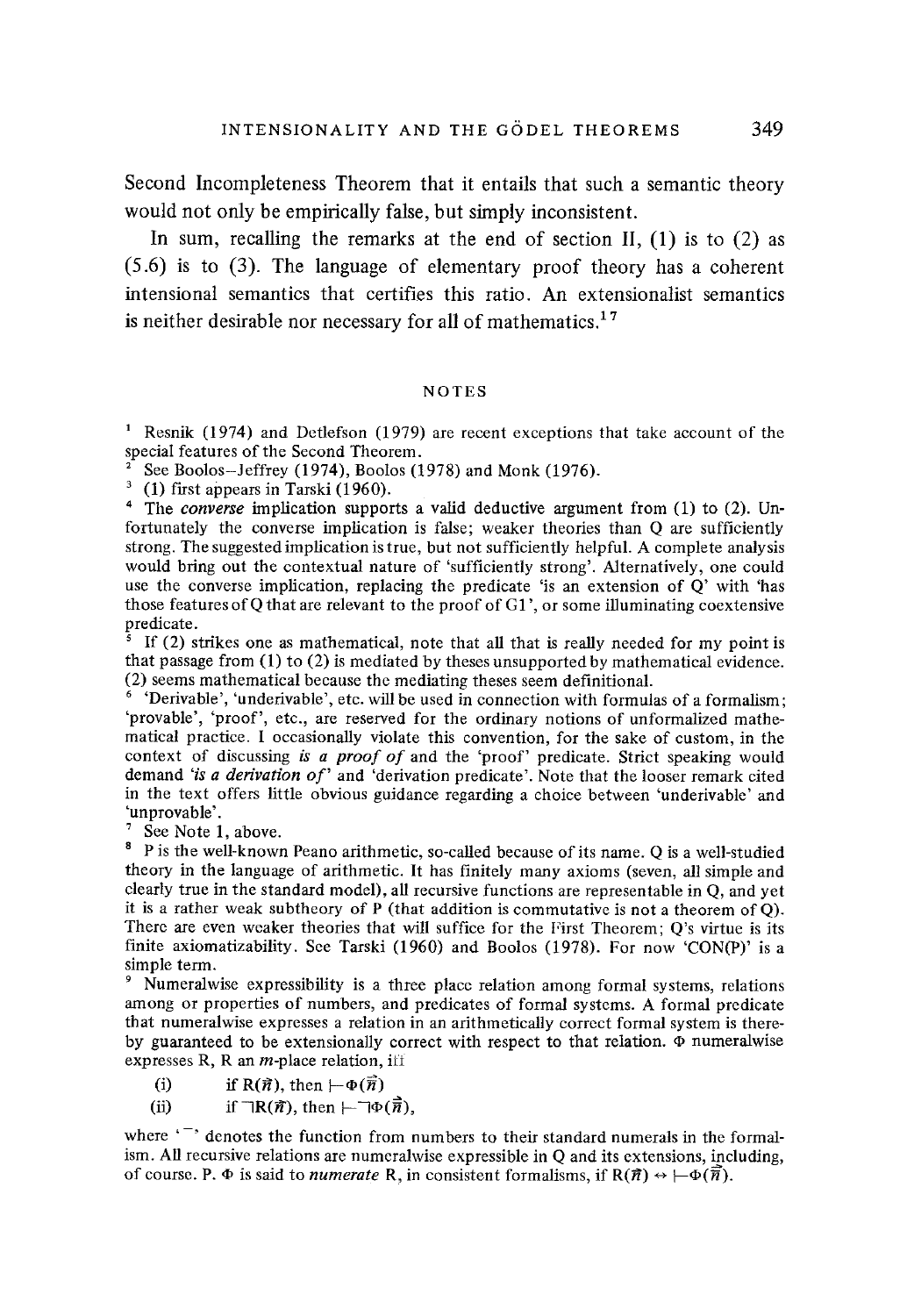$10$  Of course G implies that its formalism is consistent – provided that G really does say that G is underivable and, *a fortiori*, that something is underivable. Any formula that says that something is underivable, either existentially or using a canonical name, is a consistency sentence. That is, G and CON(P) are *not* importantly different provided that G really does say that G is underivable. Kleene (1950), p. 211 has a similar remark, but with the semantic proviso on G hidden in Kleene's use of 'intuitively' and 'intuitive'.

 $11$  A typical proof of the First Theorem enforces this extensional agreement by constraints on the open sentences used to build up G; in particular, the constraint that Pf numeralwise express *is a proof of.* This allows such a proof to be purely syntactic, in that it need not mention the standard interpretation. The use of standard numerals in the definition of numeralwise expressibility is, however, crucial.

12 See Boolos (1978).

<sup>13</sup> The cleanest presentation of the technical facts is in Monk (1976), pp. 298-307. Feferman (1962), pp. 265-272, contains a useful précis of the technical material in Feferman (1960). In Monk (1976) the RE-formulas are not mentioned as such, but the remark on p. 304 concerning " $(g^{**}\Delta)$ " does as well. Monk's text is particularly nice for its dovetailing of the Löb and Feferman material.

<sup>14</sup> For a finitely axiomatized theory there is a unique, principled, best choice for an  $\alpha$ . For finitely axiomatized A, this  $\alpha$  is written [A] and [A] = the obvious formalization of  $x = a_1 \vee x = a_2 \vee \cdots \vee x = x_n'$  where  $a_1, \ldots, a_n$  are the (Gödel numbers of the) axioms. *A is reflexive* just in case for each finite  $F \subset A$ ,  $\vdash$  CON<sub>I F1</sub>. Feferman's  $G_{\alpha}$ , CON<sub> $\alpha$ </sub>, etc., are specific constructions defined over a broad class of canonically presented formalisms, schematic only in  $\alpha$ . No theory with induction can be finitely axiomatized, no theory without induction can formalize formalisms - so the little fact here is of no help with consistency sentences.

<sup>15</sup> Jeroslow's approach, though intertranslatable with Feferman's, is more direct. Jeroslow avoids the standard encodings of the usual primitive recursive syntactic relations and functions, whereas Feferman presents a generalized theory of those functions and relations. Jeroslow specifically represents formal systems as Post Canonical Systems: "Formal logics are not usually understood as Post Canonical Systems, but there is a natural, uniform procedure for viewing them as such, provided that *all* the mechanical rules which constitute the formal logic are specified, even the inductive rules for generating the terms, formulas, etc. The idea here is that the predicates of proof theory are always inductively defined, and Post Canonical Systems are the language of inductive definitions *par excellence."* Post Canonical Systems thus formalize the presentations of tormal systems given in logic books. As the Feferman approach is certified as semantically correct by arguing that the RE/non-RE distinction is principled, the Jeroslow account is certified by arguing for Jeroslow's Thesis: PCS's are the best representations of formal systems. The details of such argumentation I leave to another paper.

It is in the spirit of the origins of formal systems as an object of study that they be regarded as systems for generating syntactic objects, in categories, independently of their intended meaning. Note that, from this point of views, axiom schemata have no place, as such; non-finitely axiomatized theories are to be identified with "the finite number of rules which describe the generation of the infinite number of axioms" (Jeroslow, 1971). Not only is this accord with the view of formal systems as combinatorially secured producers of theorems, but also can be connected to the epistemological motives behind a Hilbert-style program. Kreisel (1965) adduces some additional conceptual grounds for Jeroslow's Thesis in pointing out that we often wish to distinguish formal systems by their rules, and not by their theorems or even their set of proofs. Typical contexts that require such a fine-grained distinction of theories are evidentiary ones. One formulation of a set of theorems may be evident (i.e., evidently true) and hence foundationally sound and another not. Moreover, the establishment of their (extensional) equivalence may not be evident.